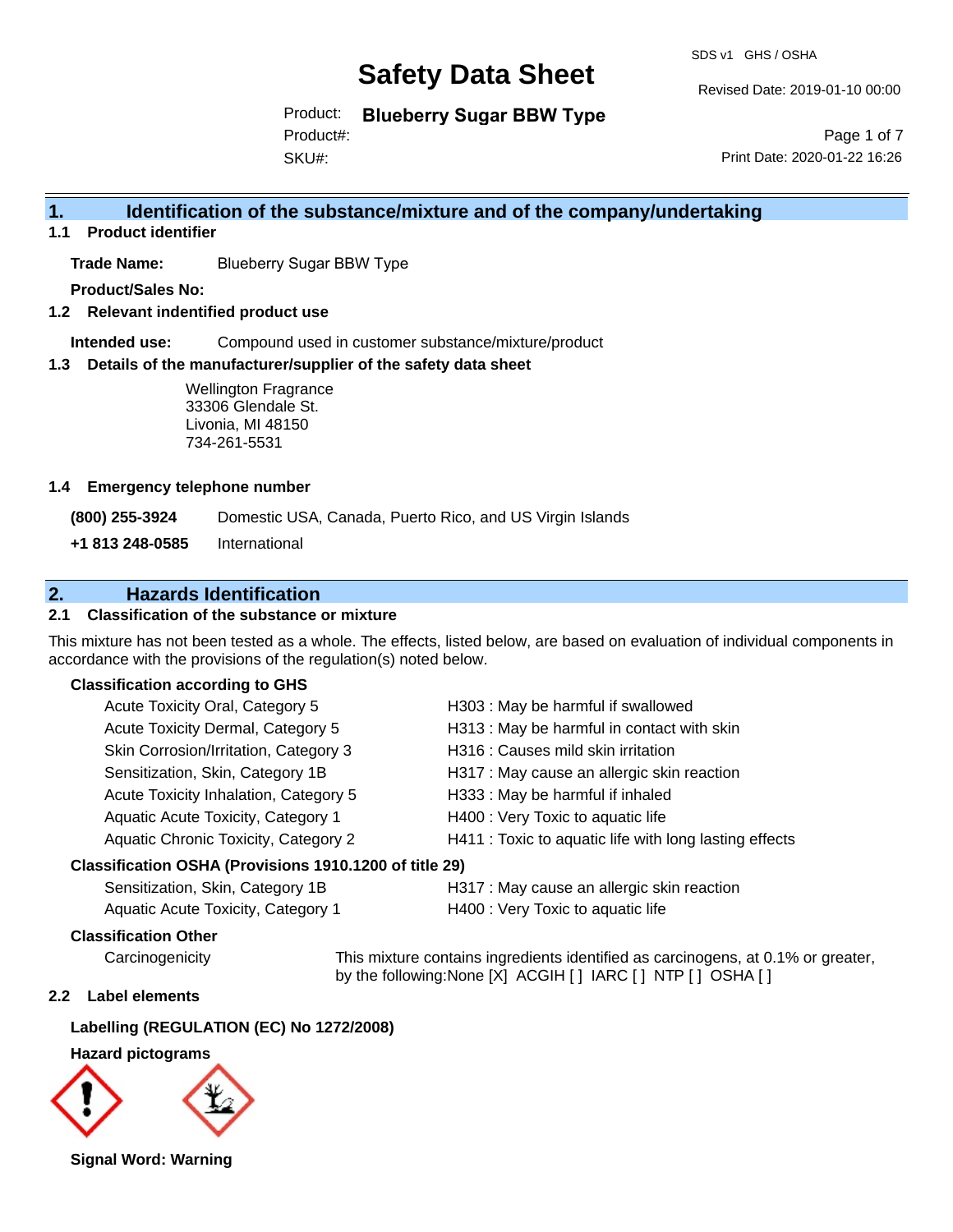#### SDS v1 GHS / OSHA

## **Safety Data Sheet**

Product: **Blueberry Sugar BBW Type** SKU#: Product#:

Page 2 of 7

Revised Date: 2019-01-10 00:00

Print Date: 2020-01-22 16:26

| <b>Hazard statments</b>         |                                                                         |
|---------------------------------|-------------------------------------------------------------------------|
| H <sub>303</sub>                | May be harmful if swallowed                                             |
| H313                            | May be harmful in contact with skin                                     |
| H316                            | Causes mild skin irritation                                             |
| H317                            | May cause an allergic skin reaction                                     |
| H333                            | May be harmful if inhaled                                               |
| H400                            | Very Toxic to aquatic life                                              |
| H411                            | Toxic to aquatic life with long lasting effects                         |
| <b>Precautionary Statements</b> |                                                                         |
| <b>Prevention:</b>              |                                                                         |
| P <sub>272</sub>                | Contaminated work clothing should not be allowed out of the workplace   |
| P <sub>273</sub>                | Avoid release to the environment                                        |
| <b>Response:</b>                |                                                                         |
| $P302 + P352$                   | IF ON SKIN: Wash with soap and water                                    |
| $P304 + P312$                   | IF INHALED: Call a POISON CENTER or doctor/physician if you feel unwell |
| P312                            | Call a POISON CENTER or doctor/physician if you feel unwell             |
| $P333 + P313$                   | If skin irritation or a rash occurs: Get medical advice/attention       |
| P363                            | Wash contaminated clothing before reuse                                 |
| P391                            | <b>Collect Spillage</b>                                                 |
| 2.3<br><b>Other Hazards</b>     |                                                                         |

**no data available**

## **3. Composition/Information on Ingredients**

### **3.1 Mixtures**

This product is a complex mixture of ingredients, which contains among others the following substance(s), presenting a health or environmental hazard within the meaning of the UN Globally Harmonized System of Classification and Labeling of Chemicals (GHS):

| CAS#<br>Ingredient     | EC#                   | Conc.<br>Range | <b>GHS Classification</b>          |
|------------------------|-----------------------|----------------|------------------------------------|
| 120-51-4               | 204-402-9             | $30 - 40%$     | H302; H313; H400; H411             |
| <b>Benzyl Benzoate</b> |                       |                |                                    |
| 101-86-0               | 202-983-3             | $2 - 5%$       | H303; H316; H317; H400; H411       |
|                        | Hexyl cinnamaldehyde  |                |                                    |
| 1222-05-5              | 214-946-9             | $2 - 5%$       | H316; H400; H410                   |
|                        | Hexamethylindanopyran |                |                                    |
| 706-14-9               | 211-892-8             | $2 - 5%$       | H316                               |
|                        | gamma-Decalactone     |                |                                    |
| 78-70-6                | 201-134-4             | $2 - 5%$       | H227; H303; H315; H317; H319; H402 |
| Linalool               |                       |                |                                    |
| 121-33-5<br>vanillin   | 204-465-2             | $2 - 5%$       | H303; H319                         |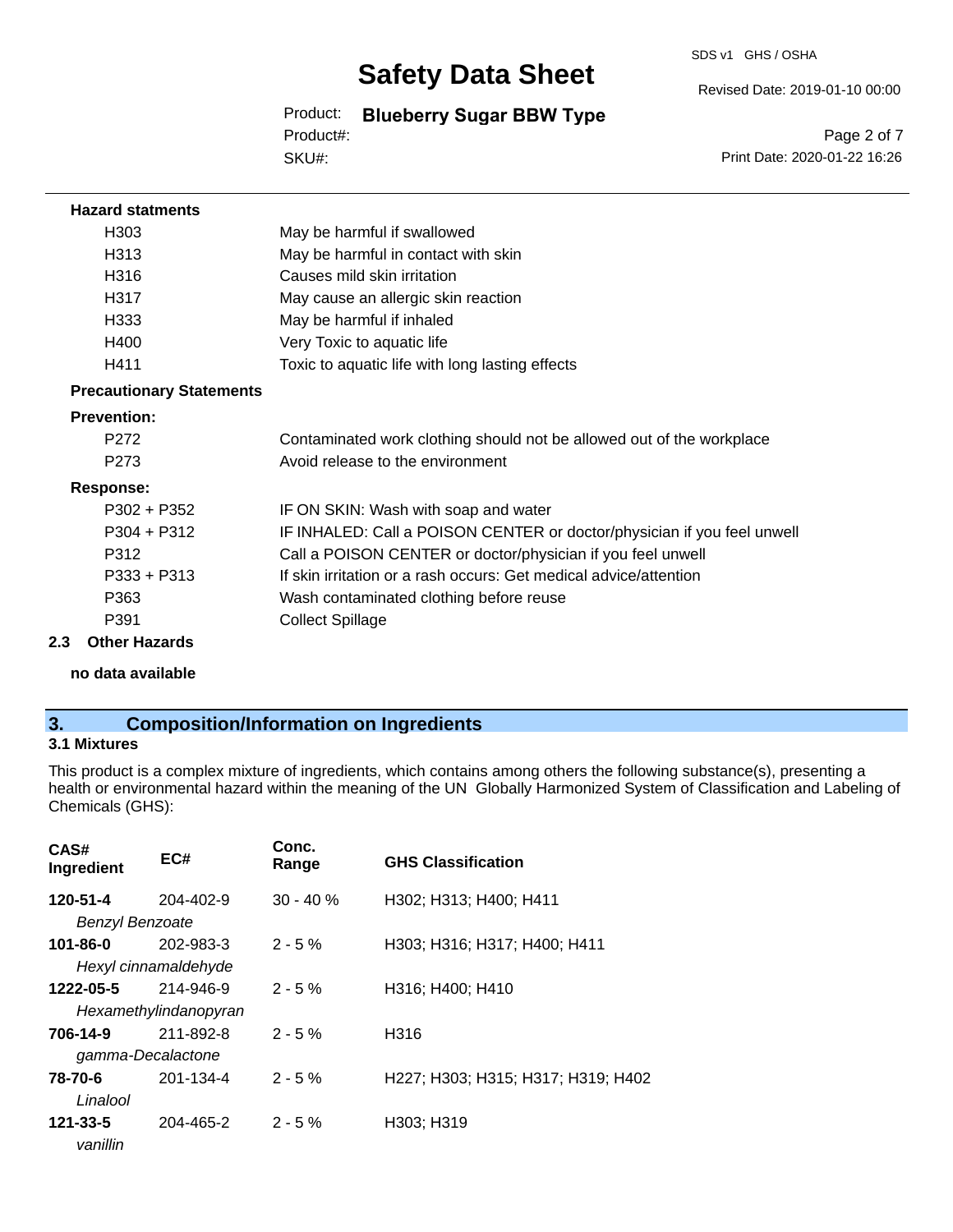SDS v1 GHS / OSHA

Revised Date: 2019-01-10 00:00

## Product: **Blueberry Sugar BBW Type**

Product#:

SKU#:

Page 3 of 7 Print Date: 2020-01-22 16:26

| CAS#<br>Ingredient  | EC#                             | Conc.<br>Range | <b>GHS Classification</b>    |  |
|---------------------|---------------------------------|----------------|------------------------------|--|
| 4940-11-8           | 225-582-5                       | $1 - 2%$       | H302; H401                   |  |
| <b>Ethyl Maltol</b> |                                 |                |                              |  |
| 10094-34-5          | 233-221-8                       | $1 - 2\%$      | H401: H411                   |  |
|                     | a, a-Dimethylphenethyl butyrate |                |                              |  |
| 104-67-6            | 203-225-4                       | $1 - 2%$       | H316; H402; H412             |  |
|                     | gamma-Undecalactone             |                |                              |  |
| 121-32-4            | 204-464-7                       | $1 - 2%$       | H303; H320; H402             |  |
|                     | 3-Ethoxy-4-hydroxybenzaldehyde  |                |                              |  |
| 6259-76-3           | 228-408-6                       | $0.1 - 1.0 \%$ | H315; H317; H319; H400; H410 |  |
| Hexyl salicylate    |                                 |                |                              |  |
|                     |                                 |                |                              |  |

See Section 16 for full text of GHS classification codes

See Section 16 for full text of GHS classification codes which where not shown in section 2

Total Hydrocarbon Content (%  $w/w$ ) = 1.00

# **4.** First Aid Measures<br>**4.1** Description of first aid meas

### **4.1 Description of first aid measures**

| Inhalation:           | Remove from exposure site to fresh air and keep at rest.<br>Obtain medical advice.                            |
|-----------------------|---------------------------------------------------------------------------------------------------------------|
| Eye Exposure:         | Flush immediately with water for at least 15 minutes.<br>Contact physician if symptoms persist.               |
| <b>Skin Exposure:</b> | Remove contaminated clothes. Wash thoroughly with water (and soap).<br>Contact physician if symptoms persist. |
| Ingestion:            | Rinse mouth with water and obtain medical advice.                                                             |
|                       | 4.2 Most important symptoms and effects, both acute and delayed                                               |
| Symptoms:             | no data available                                                                                             |
| Risks:                | Refer to Section 2.2 "Hazard Statements"                                                                      |

**4.3 Indication of any immediate medical attention and special treatment needed**

| Treatment: |
|------------|
|------------|

Refer to Section 2.2 "Response"

| 5.<br><b>Fire-Fighting measures</b>                       |                                                   |
|-----------------------------------------------------------|---------------------------------------------------|
| <b>Extinguishing media</b><br>5.1                         |                                                   |
| Suitable:                                                 | Carbon dioxide (CO2), Dry chemical, Foam          |
| Unsuitable                                                | Do not use a direct water jet on burning material |
| 5.2 Special hazards arising from the substance or mixture |                                                   |
| During fire fighting:                                     | Water may be ineffective                          |
| <b>Advice for firefighters</b><br>5.3                     |                                                   |
| <b>Further information:</b>                               | Standard procedure for chemical fires             |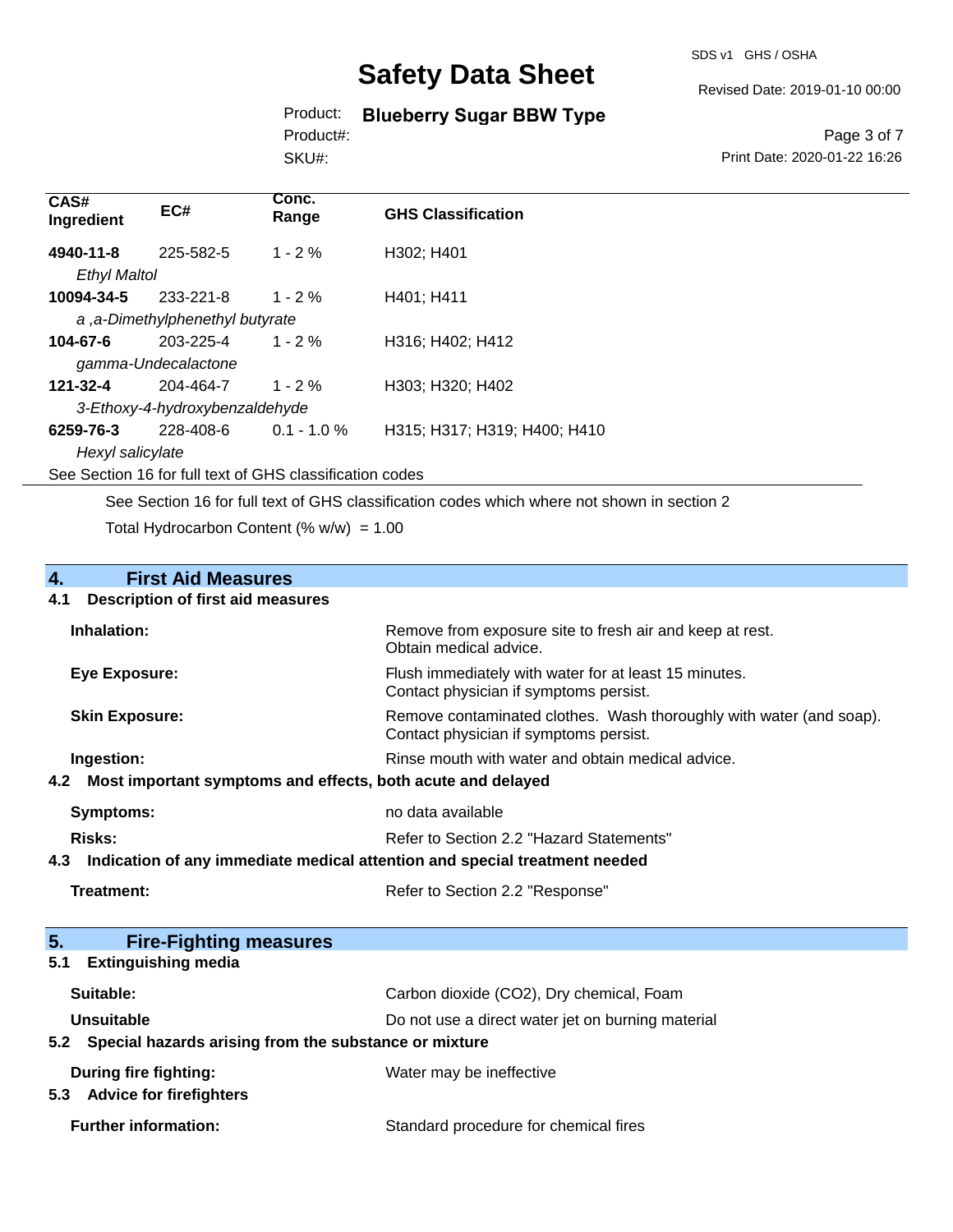SDS v1 GHS / OSHA

Revised Date: 2019-01-10 00:00

Product: **Blueberry Sugar BBW Type**

SKU#: Product#:

Page 4 of 7 Print Date: 2020-01-22 16:26

#### **6. Accidental Release Measures**

#### **6.1 Personal precautions, protective equipment and emergency procedures**

Avoid inhalation and contact with skin and eyes. A self-contained breathing apparatus is recommended in case of a major spill.

#### **6.2 Environmental precautions**

Keep away from drains, soil, and surface and groundwater.

#### **6.3 Methods and materials for containment and cleaning up**

Clean up spillage promptly. Remove ignition sources. Provide adequate ventilation. Avoid excessive inhalation of vapors. Gross spillages should be contained by use of sand or inert powder and disposed of according to the local regulations.

#### **6.4 Reference to other sections**

Not Applicable

### **7. Handling and Storage**

#### **7.1 Precautions for safe handling**

Apply according to good manufacturing and industrial hygiene practices with proper ventilation. Do not drink, eat or smoke while handling. Respect good personal hygiene.

#### **7.2 Conditions for safe storage, including any incompatibilities**

Store in a cool, dry and ventilated area away from heat sources and protected from light in tightly closed original container. Avoid uncoated metal container. Keep air contact to a minimum.

#### **7.3 Specific end uses**

No information available

### **8. Exposure Controls/Personal Protection**

#### **8.1 Control parameters**

| <b>Exposure Limits:</b> |  | Contains no substances with occupational exposure limit values. |  |  |  |
|-------------------------|--|-----------------------------------------------------------------|--|--|--|
|-------------------------|--|-----------------------------------------------------------------|--|--|--|

**Engineering Controls:** Use local exhaust as needed.

#### **8.2 Exposure controls - Personal protective equipment**

| Eye protection:                | Tightly sealed goggles, face shield, or safety glasses with brow guards and side shields, etc.<br>as may be appropriate for the exposure |
|--------------------------------|------------------------------------------------------------------------------------------------------------------------------------------|
| <b>Respiratory protection:</b> | Avoid excessive inhalation of concentrated vapors. Apply local ventilation where appropriate.                                            |
| <b>Skin protection:</b>        | Avoid Skin contact. Use chemically resistant gloves as needed.                                                                           |

#### **9. Physical and Chemical Properties**

#### **9.1 Information on basic physical and chemical properties**

| Appearance:            | Liquid               |
|------------------------|----------------------|
| Odor:                  | Conforms to Standard |
| Color:                 | Conforms to Standard |
| Viscosity:             | Liquid               |
| <b>Freezing Point:</b> | Not determined       |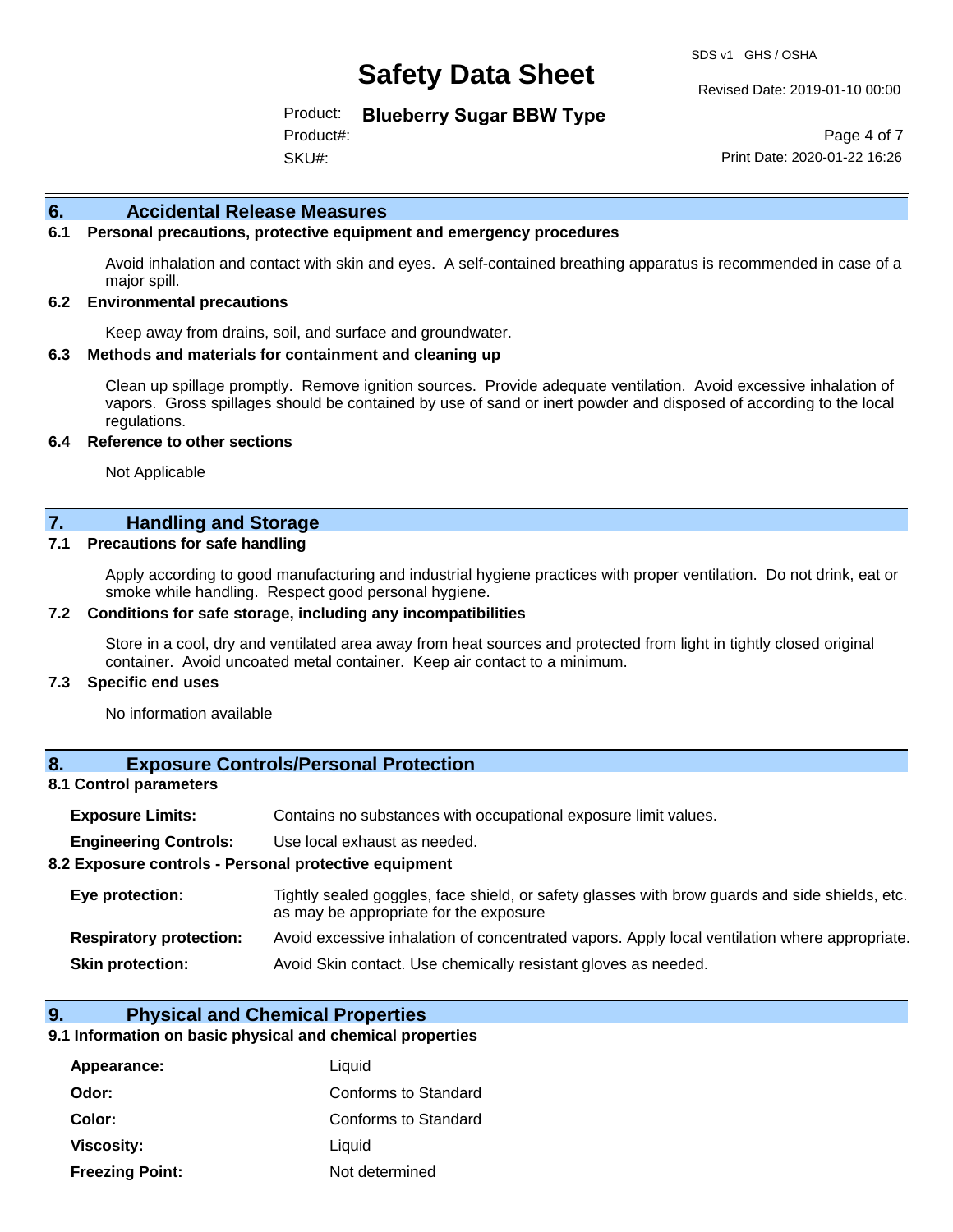Product: **Blueberry Sugar BBW Type** SKU#: Product#:

Revised Date: 2019-01-10 00:00

Page 5 of 7 Print Date: 2020-01-22 16:26

| <b>Boiling Point:</b>        | Not determined   |
|------------------------------|------------------|
| <b>Melting Point:</b>        | Not determined   |
| <b>Flashpoint (CCCFP):</b>   | >200 F (93.33 C) |
| <b>Auto flammability:</b>    | Not determined   |
| <b>Explosive Properties:</b> | None Expected    |
| <b>Oxidizing properties:</b> | None Expected    |
| Vapor Pressure (mmHg@20 C):  | 0.1111           |
| %VOC:                        | 4.46             |
| Specific Gravity @ 25 C:     | Not determined   |
| Density $@25C$ :             | Not determined   |
| Refractive Index @ 20 C:     | Not determined   |
| Soluble in:                  | Oil              |

## **10. Stability and Reactivity**

| <b>10.1 Reactivity</b>                  | <b>None</b>                                        |
|-----------------------------------------|----------------------------------------------------|
| <b>10.2 Chemical stability</b>          | Stable                                             |
| 10.3 Possibility of hazardous reactions | None known                                         |
| <b>10.4 Conditions to avoid</b>         | None known                                         |
| 10.5 Incompatible materials             | Strong oxidizing agents, strong acids, and alkalis |
| 10.6 Hazardous decomposition products   | None known                                         |

## **11. Toxicological Information**

## **11.1 Toxicological Effects**

Acute Toxicity Estimates (ATEs) based on the individual Ingredient Toxicity Data utilizing the "Additivity Formula"

| Acute toxicity - Oral - (Rat) mg/kg                | (LD50: 2572.3074) May be harmful if swallowed            |
|----------------------------------------------------|----------------------------------------------------------|
| Acute toxicity - Dermal - (Rabbit) mg/kg           | (LD50: 4233.7148) May be harmful in contact with skin    |
| Acute toxicity - Inhalation - (Rat) mg/L/4hr       | (LD50: 75.4760) May be harmful if inhaled                |
| <b>Skin corrosion / irritation</b>                 | Causes mild skin irritation                              |
| Serious eye damage / irritation                    | Not classified - the classification criteria are not met |
| <b>Respiratory sensitization</b>                   | Not classified - the classification criteria are not met |
| <b>Skin sensitization</b>                          | May cause an allergic skin reaction                      |
| <b>Germ cell mutagenicity</b>                      | Not classified - the classification criteria are not met |
| Carcinogenicity                                    | Not classified - the classification criteria are not met |
| <b>Reproductive toxicity</b>                       | Not classified - the classification criteria are not met |
| Specific target organ toxicity - single exposure   | Not classified - the classification criteria are not met |
| Specific target organ toxicity - repeated exposure | Not classified - the classification criteria are not met |
| <b>Aspiration hazard</b>                           | Not classified - the classification criteria are not met |
|                                                    |                                                          |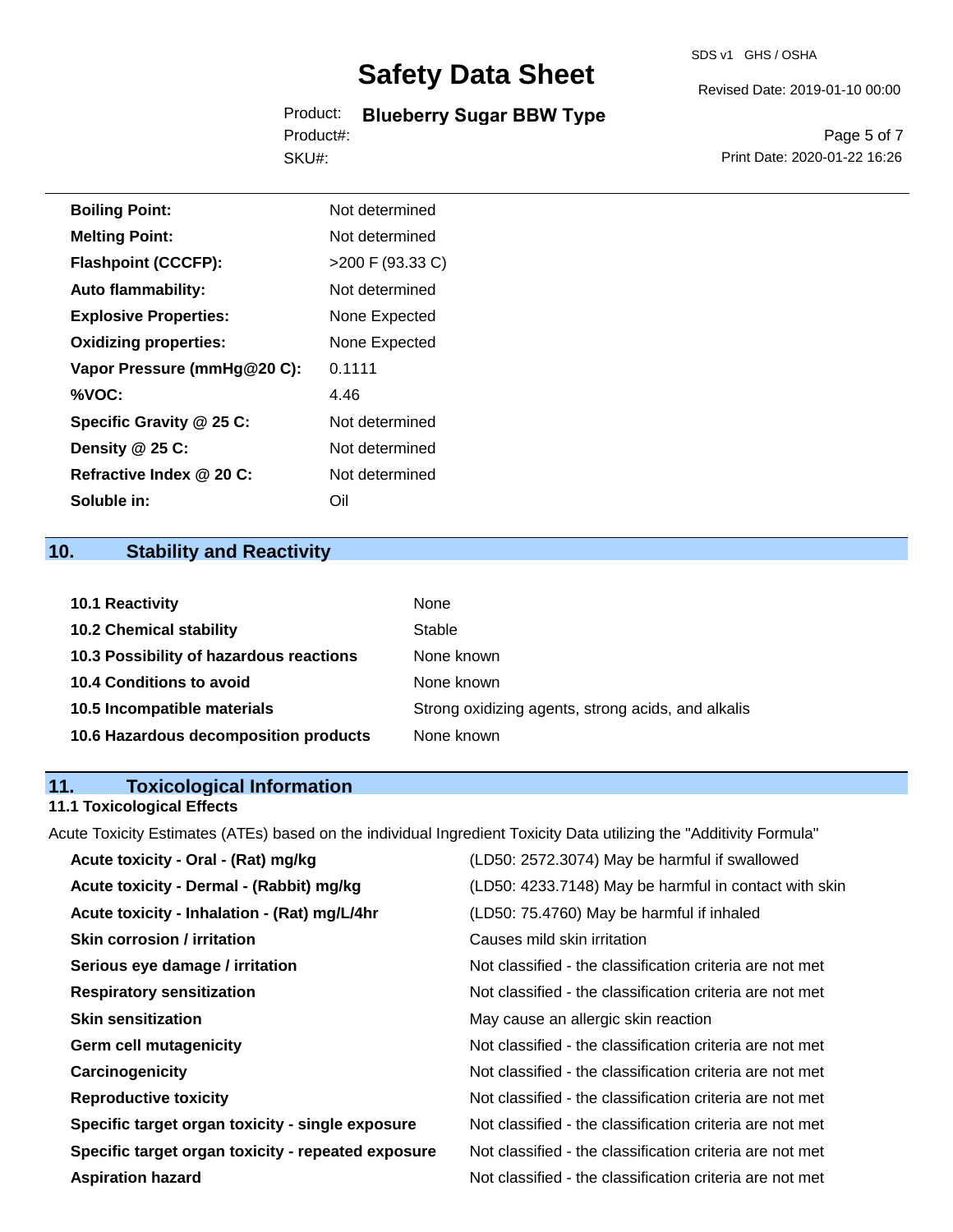SDS v1 GHS / OSHA

Revised Date: 2019-01-10 00:00

Product: **Blueberry Sugar BBW Type** Product#:

SKU#:

Page 6 of 7 Print Date: 2020-01-22 16:26

#### **12. Ecological Information 12.1 Toxicity**

| <b>Acute acquatic toxicity</b>     | Very Toxic to aquatic life                      |  |  |  |
|------------------------------------|-------------------------------------------------|--|--|--|
| <b>Chronic acquatic toxicity</b>   | Toxic to aquatic life with long lasting effects |  |  |  |
| <b>Toxicity Data on soil</b>       | no data available                               |  |  |  |
| <b>Toxicity on other organisms</b> | no data available                               |  |  |  |
|                                    |                                                 |  |  |  |
| 12.2 Persistence and degradability | no data available                               |  |  |  |
| 12.3 Bioaccumulative potential     | no data available                               |  |  |  |
| 12.4 Mobility in soil              | no data available                               |  |  |  |
| 12.5 Other adverse effects         | no data available                               |  |  |  |

**13. Disposal Conditions** 

#### **13.1 Waste treatment methods**

Do not allow product to reach sewage systems. Dispose of in accordance with all local and national regulations. Send to a licensed waste management company.The product should not be allowed to enter drains, water courses or the soil. Do not contaminate ponds, waterways or ditches with chemical or used container.

## **14. Transport Information**

| <b>Marine Pollutant</b>                                       | Yes. Ingredient of greatest environmental impact:<br>120-51-4 : (30 - 40 %) : Benzyl Benzoate |              |                                     |                 |               |
|---------------------------------------------------------------|-----------------------------------------------------------------------------------------------|--------------|-------------------------------------|-----------------|---------------|
| <b>Regulator</b>                                              |                                                                                               | <b>Class</b> | <b>Pack Group</b>                   | <b>Sub Risk</b> | UN-nr.        |
| U.S. DOT (Non-Bulk)                                           |                                                                                               |              | Not Regulated - Not Dangerous Goods |                 |               |
| <b>Chemicals NOI</b>                                          |                                                                                               |              |                                     |                 |               |
| <b>ADR/RID (International Road/Rail)</b>                      |                                                                                               |              |                                     |                 |               |
| <b>Environmentally Hazardous</b><br>Substance, Liquid, n.o.s. |                                                                                               | 9            | Ш                                   |                 | <b>UN3082</b> |
| <b>IATA (Air Cargo)</b>                                       |                                                                                               |              |                                     |                 |               |
| <b>Environmentally Hazardous</b><br>Substance, Liquid, n.o.s. |                                                                                               | 9            | Ш                                   |                 | <b>UN3082</b> |
| <b>IMDG (Sea)</b>                                             |                                                                                               |              |                                     |                 |               |
| <b>Environmentally Hazardous</b><br>Substance, Liquid, n.o.s. |                                                                                               | 9            | Ш                                   |                 | UN3082        |

### **15. Regulatory Information**

#### **U.S. Federal Regulations**

**TSCA (Toxic Substance Control Act)** All components of the substance/mixture are listed or exempt

**40 CFR(EPCRA, SARA, CERCLA and CAA)** This product contains NO components of concern.

**U.S. State Regulations**